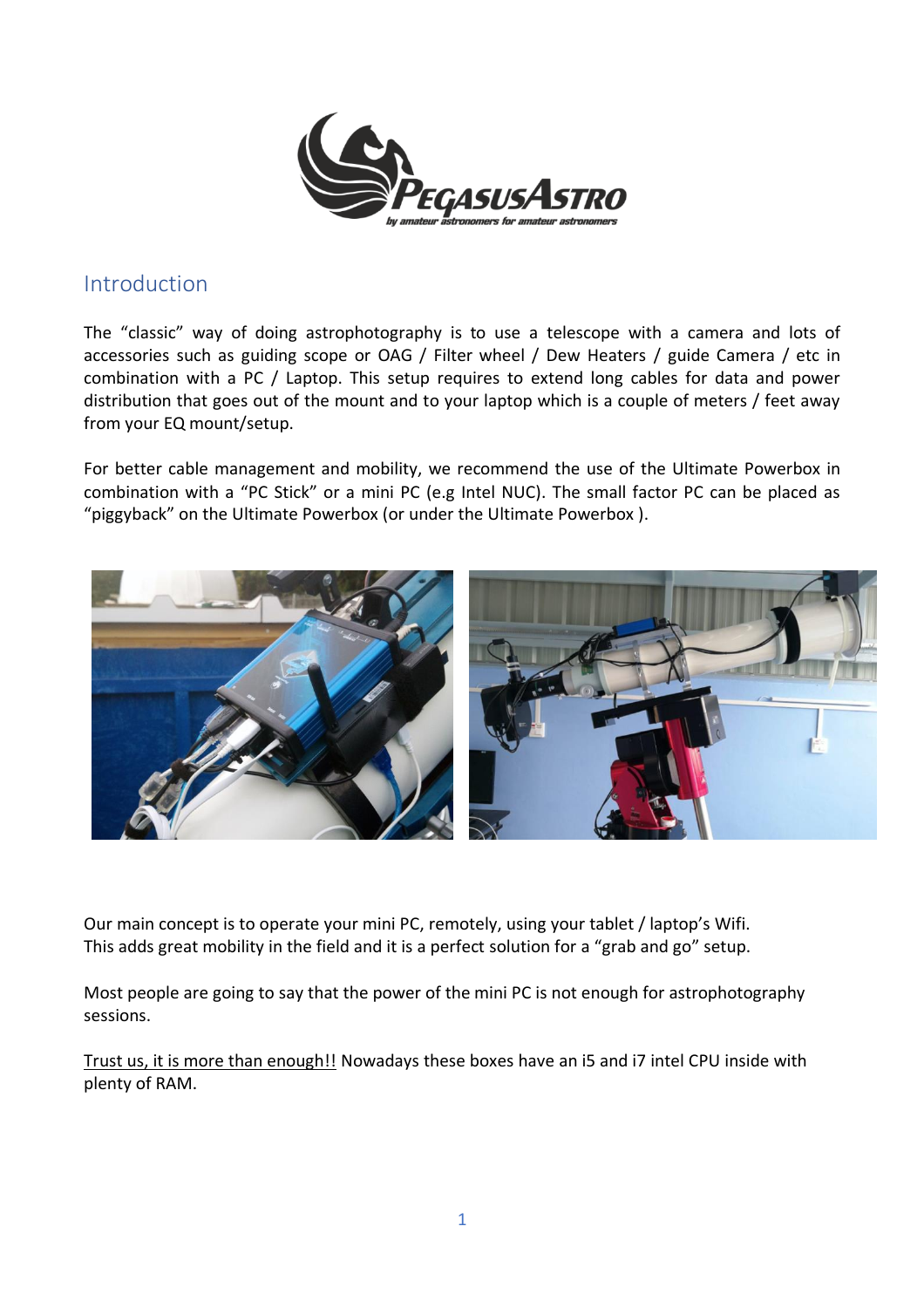

Mini PC is configured as a WiFi Hotspot. Using a tablet / laptop or even your smart phone you can connect to this WiFi SSID and by Remote Desktop (RDP) or TeamViewer you can connect to the Mini PC and control your equipment.

#### **Advantages:**

- **Cable Management** (every cable is tightly placed close to the telescope axis).
- **Grab and Go**: You can have everything prepared on the telescope. Fix each cable and device near the telescope (CCD, Filter Wheel, OAG, Guide Camera). Put the optical tube inside a carry bag and when you are ready just place the telescope on top of your Equatorial mount.
- **Single 12V power supply**: You don't need to carry inverters to provide a constant 220 / 110V AC power supply to your laptop during the night. Most mini PC require DC 5-12V.
- **Battery consumption**: Imagine that without a laptop inverter working all night long, you need a smaller battery as your power consumption is lower.
- **Mobility**: Your whole setup is light weighted. Battery is smaller, think also that you don't need to carry a chair and a table to place your laptop close to your setup.
- **Operation range up to 100m**. You can remotely connect to your equipment. You don't have to be close to your gear. Control your setup from inside a tent or from your warm fireplace / house. Mini PC work independently and you can only connect, frequently, via Teamviewer or RDP to monitor your session.
- **Reduce Light Pollution** in surrounding area: Your laptop's monitor is big and bright. If you don't use a laptop close to your equipment you eliminate the emitted light towards your equipment. Visual observers who are close to you will respect that.  $\odot$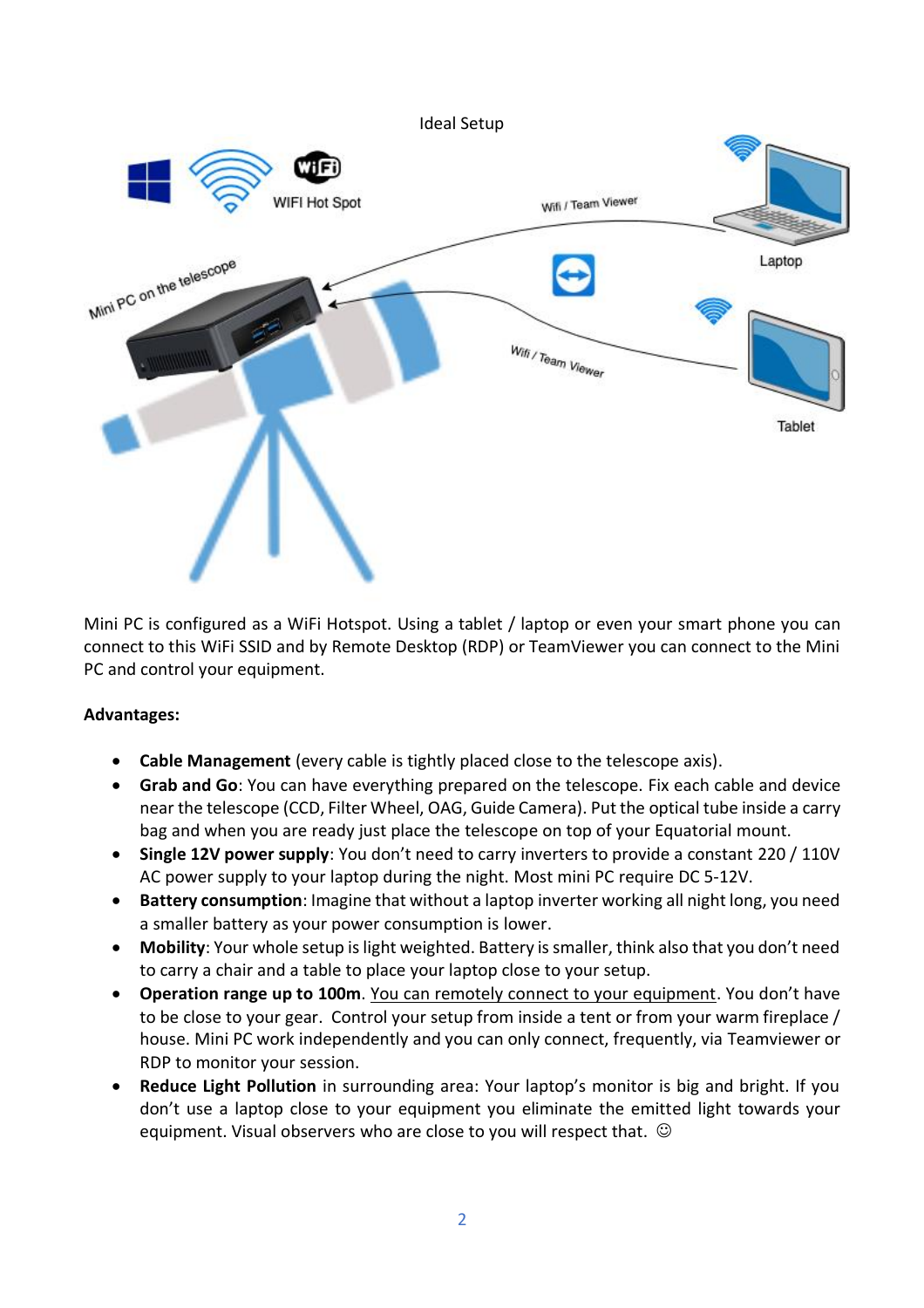## Step 1: Setup a Mobile Hot Spot

Most Mini PC have pre-installed "Windows 10 Home Edition". There are some limitations (remote desktop/ WiFi hot spot) in the functionalities of Windows 10 Home but we'll bypass them by using 3rd party software.

We strongly suggest to download and install "**Connectify**" which turns your PC into a WIFI hotspot.

You can find it here:<https://www.connectify.me/>

Please notice: The free version is OK for what we want to use it for.



It takes a couple of minutes to install the software and it required a reboot to enable the WiFi hotspot functionality.

After reboot open "Connectify" and click **Settings -> Startup Options**.

Select "**Always**" when it asks you to resume-hotspot on boot-up. **This is very important**! You always need the WiFi hotspot ON.

|                        | <b>Connectify Hotspot 2019</b> |      |                    |  |  |
|------------------------|--------------------------------|------|--------------------|--|--|
| Settings Tools         |                                | Help | <b>Upgrade Now</b> |  |  |
| <b>Startup Options</b> |                                |      |                    |  |  |
| Display                |                                |      |                    |  |  |
| <b>NAT Options</b>     |                                |      |                    |  |  |
|                        | Advanced                       |      |                    |  |  |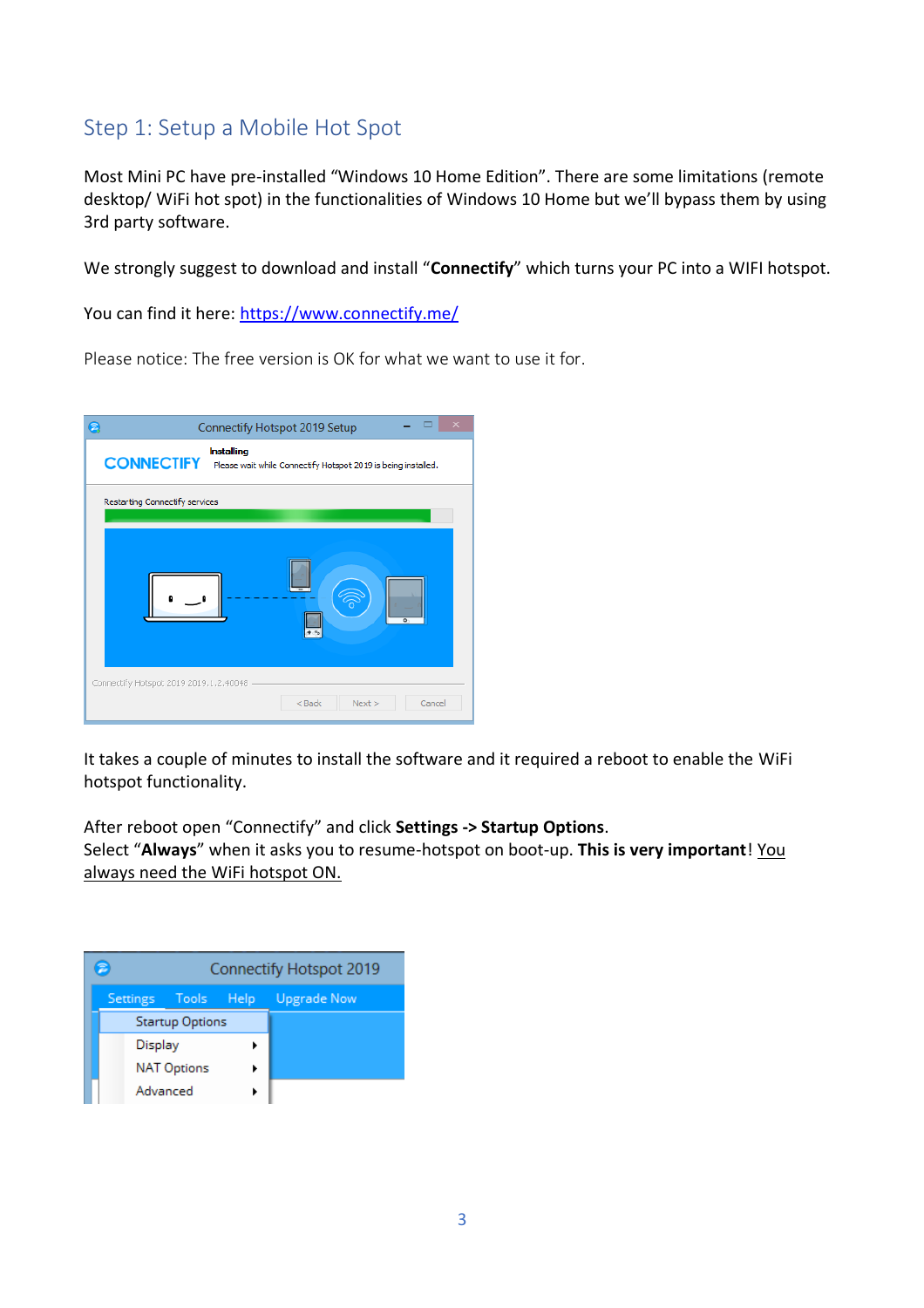| Control how Connectify Hotspot 2019 runs when you turn on your computer<br>Sun                                                                                                                  | <b>Connectify Startup Options</b> |
|-------------------------------------------------------------------------------------------------------------------------------------------------------------------------------------------------|-----------------------------------|
|                                                                                                                                                                                                 |                                   |
| Connectify Hotspot 2019                                                                                                                                                                         |                                   |
| Start interface on login (includes tray icon)<br>Resume Hotspot<br>Always<br>$\checkmark$<br>on boot-up<br>Disable All On Boot - Interfaces and services will be disabled when starting Windows |                                   |

#### Select -> Create a… WI-FI HotSpot

Internet to Share: You can also select None Network Access: Routed Hotspot Name: Connectify-Your-Name Password: Set a password for your Hotspot

| Connectify Hotspot 2019                                              | ×<br>п                |  |  |  |  |
|----------------------------------------------------------------------|-----------------------|--|--|--|--|
| <b>Upgrade Now</b><br><b>Settings</b><br><b>Tools</b><br><b>Help</b> |                       |  |  |  |  |
| <b>R</b> Hotspot Stopped                                             | o                     |  |  |  |  |
| <b>Clients</b><br><b>Settings</b>                                    |                       |  |  |  |  |
| Create a                                                             |                       |  |  |  |  |
| <b>Wired Router</b><br><b>Wi-Fi Hotspot</b>                          | <b>Wi-Fi Repeater</b> |  |  |  |  |
| <b>Internet to Share</b>                                             | Help me pick          |  |  |  |  |
| Pegasus_Plus (Wi-Fi)                                                 |                       |  |  |  |  |
| <b>Network Access</b>                                                |                       |  |  |  |  |
| Routed                                                               | <b>MAX</b>            |  |  |  |  |
| <b>Hotspot Name</b>                                                  |                       |  |  |  |  |
| Connectify-Astro                                                     | PRO<br>품              |  |  |  |  |
| Password                                                             |                       |  |  |  |  |
| xadylab9                                                             | Hide                  |  |  |  |  |
| Firewall                                                             |                       |  |  |  |  |
| Allow Internet Access                                                | PRO                   |  |  |  |  |
| PRO<br>Allow Local Network Access                                    |                       |  |  |  |  |
| Ad Blocker                                                           |                       |  |  |  |  |
| <b>Start Hotspot</b>                                                 | $\odot$               |  |  |  |  |

Click "**Start Hotspot**"

**Hooray! Your Mini PC is now a WIFI HotSpot.**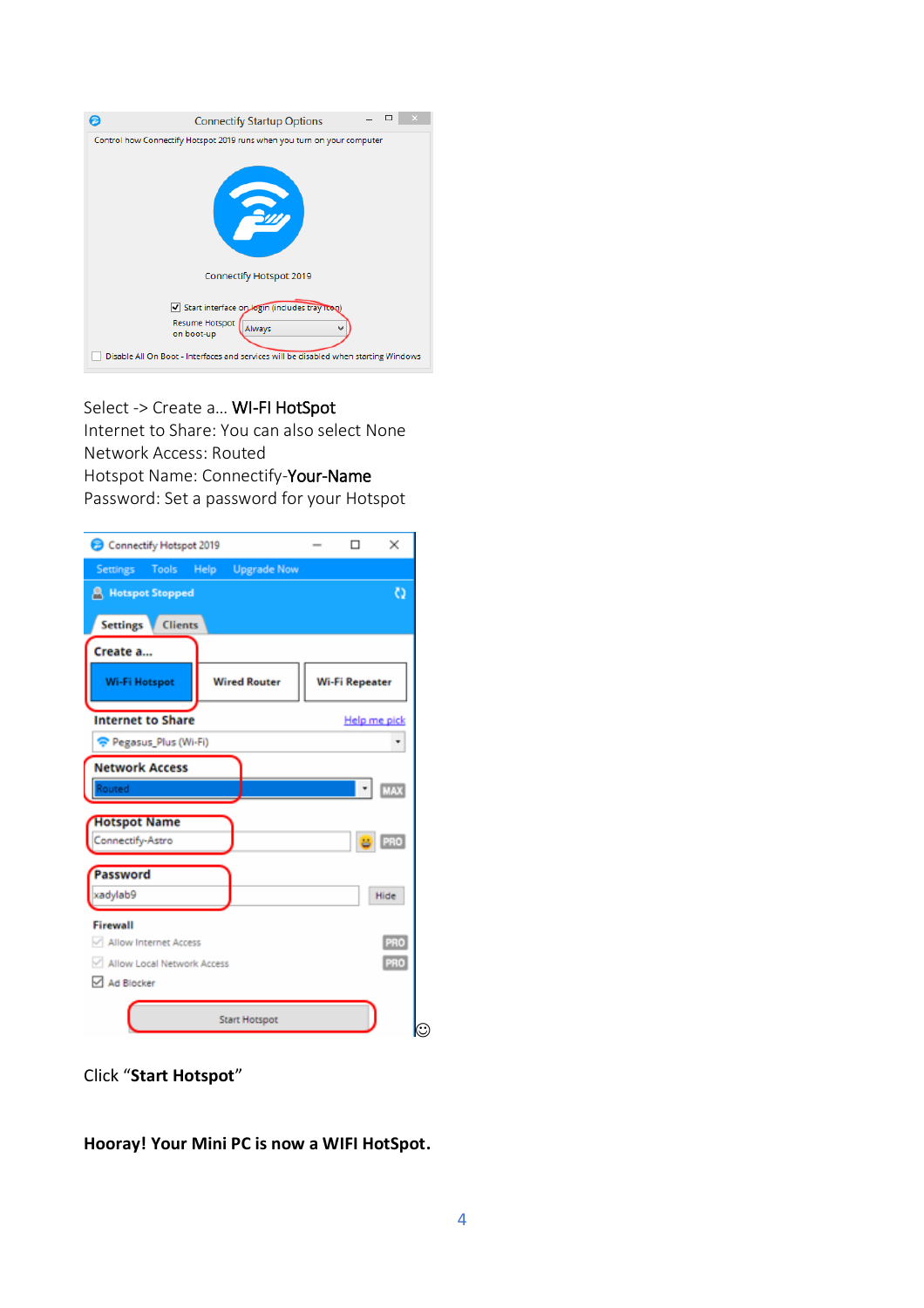# Step 2: Configure TeamViewer in your Mini PC

Download and install the latest Teamviewer: [https://www.teamviewer.com](https://www.teamviewer.com/)

## Click **Extra** -> **Options**

Tick the "**Start TeamViewer with Windows**" and setup a password.

| Θ                                                                                   | <b>TeamViewer</b>                                                                                                                                                                                                                                                                                                           |  |  |  |  |
|-------------------------------------------------------------------------------------|-----------------------------------------------------------------------------------------------------------------------------------------------------------------------------------------------------------------------------------------------------------------------------------------------------------------------------|--|--|--|--|
| Connection<br>Extras                                                                | Help<br>Feedback<br>Insert partn                                                                                                                                                                                                                                                                                            |  |  |  |  |
| е                                                                                   | <b>TeamViewer options</b>                                                                                                                                                                                                                                                                                                   |  |  |  |  |
| General<br>Security<br>Remote control<br>Meeting                                    | <b>Most popular options</b><br>Hover your mouse over options to get additional info<br><b>Important options for working with TeamViewer</b><br><b>PEGASUS</b><br>Your display name                                                                                                                                          |  |  |  |  |
| <b>Computers &amp; Contacts</b><br>Audio conferencing<br>Video<br>Custom invitation | Start TeamViewer with Windows<br><b>Call A</b><br>×<br>$\bullet$<br><b>Configure Permanent Access</b><br>By starting TeamViewer automatically with your Windows system you will be able to<br>- access your unattended computer from anywhere, anytime<br>- login to and logout from your computer and even reboot remotely |  |  |  |  |
| Advanced                                                                            | All you have to do is to predefine and remember a password along with your ID.<br>(The personal password is required because the default password is randomly generated and for<br>security reasons changed with every start of TeamViewer)                                                                                 |  |  |  |  |
|                                                                                     | Password<br>Confirm password<br><b>V</b> Start TeamViewer with Windows<br>OK<br>Cancel                                                                                                                                                                                                                                      |  |  |  |  |
|                                                                                     |                                                                                                                                                                                                                                                                                                                             |  |  |  |  |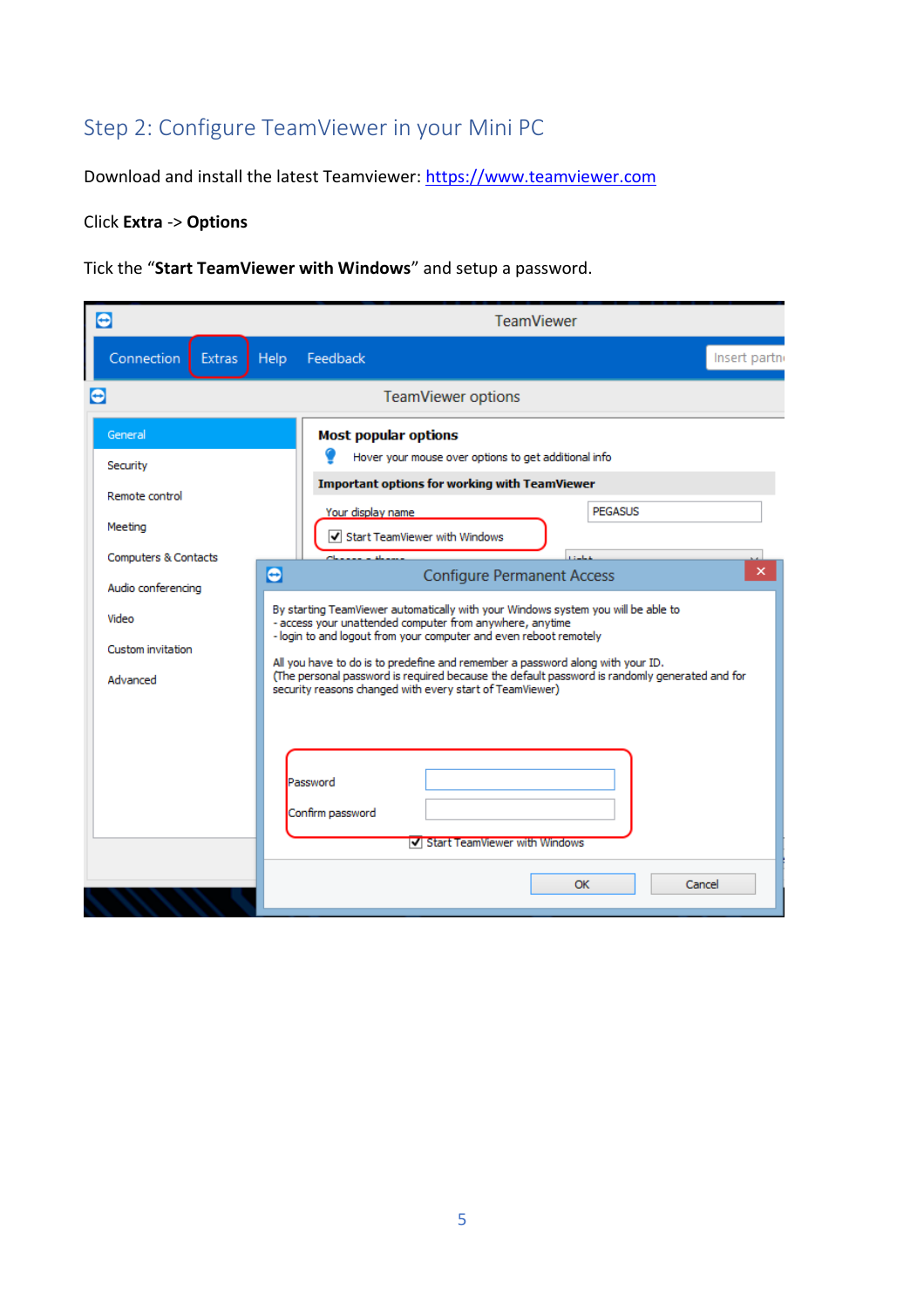| Θ                                                     | <b>TeamViewer</b>                                                                                                                                                                               |                        |  |  |
|-------------------------------------------------------|-------------------------------------------------------------------------------------------------------------------------------------------------------------------------------------------------|------------------------|--|--|
| Connection Extras Help Feedback                       | Insert partner ID                                                                                                                                                                               |                        |  |  |
| $\bullet$                                             | <b>TeamViewer options</b>                                                                                                                                                                       | ×                      |  |  |
| General<br>Security                                   | <b>Most popular options</b><br>Hover your mouse over options to get additional info                                                                                                             |                        |  |  |
| Remote control<br>Meeting                             | <b>Important options for working with TeamViewer</b><br><b>PEGASUS</b><br>Your display name                                                                                                     |                        |  |  |
| <b>Computers &amp; Contacts</b><br>Audio conferencing | Start TeamViewer with Windows<br>Choose a theme.<br>Receive insider builds                                                                                                                      | Light                  |  |  |
| Video                                                 | <b>Network settings</b>                                                                                                                                                                         |                        |  |  |
| Custom invitation                                     | Proxy settings<br>Wake-on-LAN                                                                                                                                                                   | Configure<br>Configure |  |  |
| Advanced                                              | <b>Incoming LAN connections</b>                                                                                                                                                                 | accept<br>v            |  |  |
|                                                       | <b>Account assignment</b><br>By assigning this device to a TeamViewer account it can be remotely managed and<br>monitored without your intervention.<br>No assignment yet.<br>Assign to account |                        |  |  |
|                                                       |                                                                                                                                                                                                 | OK<br>Cancel           |  |  |

Moreover, select to "**Accept**" Incoming LAN connections

Click **OK** to save all of these settings.

Hint: You can also choose Remote Desktop. (RDP) as a way to remotely connect to your small factor PC. Windows **Professional** includes a Remote Desktop Server available. Unfortunately, Windows Home does not support that.

If you want to use a 3<sup>rd</sup> party RDP server and you know what you are doing you can download and install the latest version of RDP Wrapper library from: <https://github.com/stascorp/rdpwrap/releases>